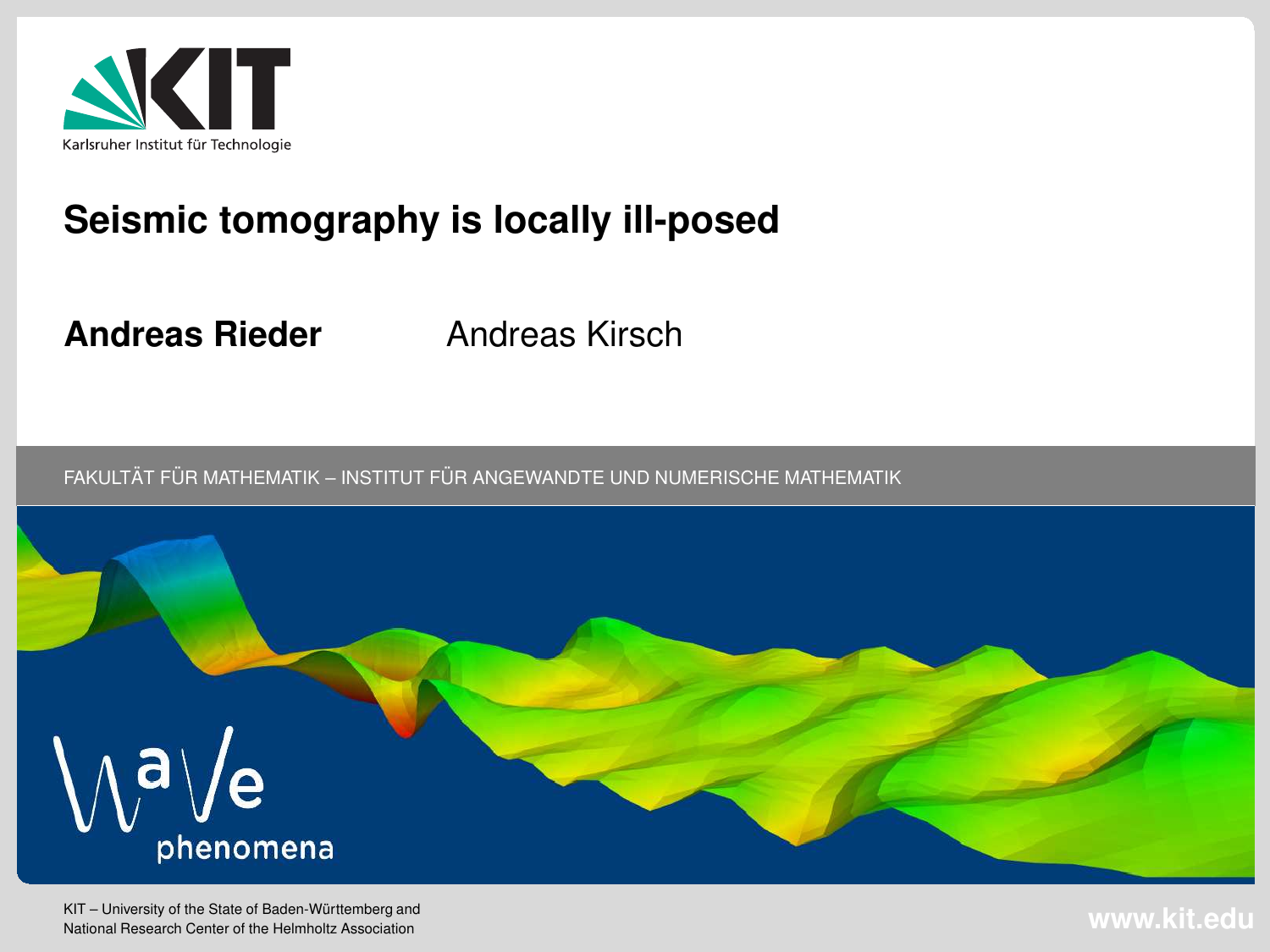

**Seismic [tomography:](#page-2-0) the mathematical model The inverse problem and its [ill-posedness](#page-7-0)Final [remarks](#page-18-0)**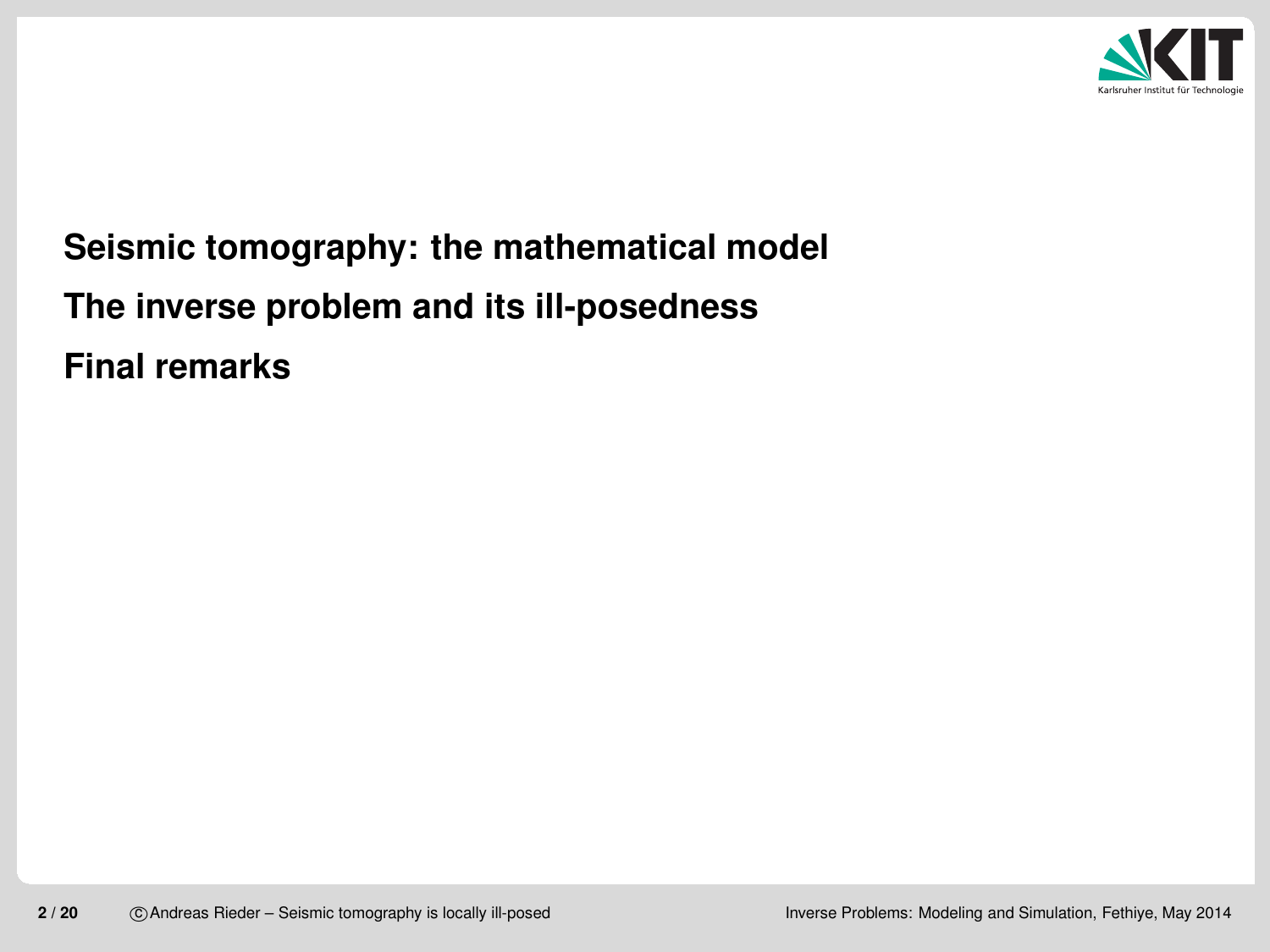

<span id="page-2-0"></span> $\triangleright$  model Seismic tomography: the[mathematical](#page-2-0)

The inverse problemand its [ill-posedness](#page-7-0)

Final [remarks](#page-18-0)

# **Seismic tomography:the mathematical model**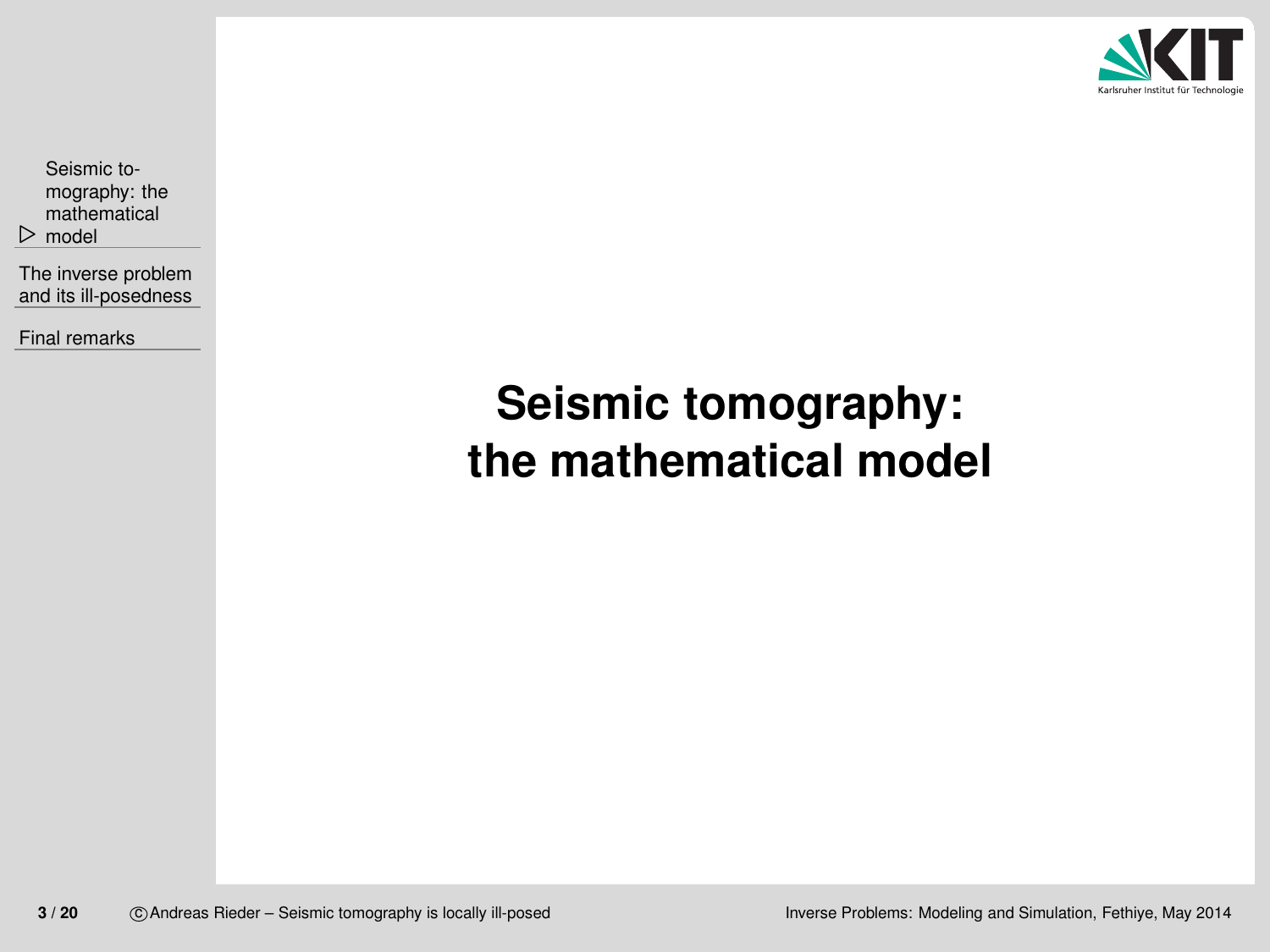## **Seismic tomography**



Symes, *The seismic reflection inverse problem*, Inverse Problems 25, 123008 (2009)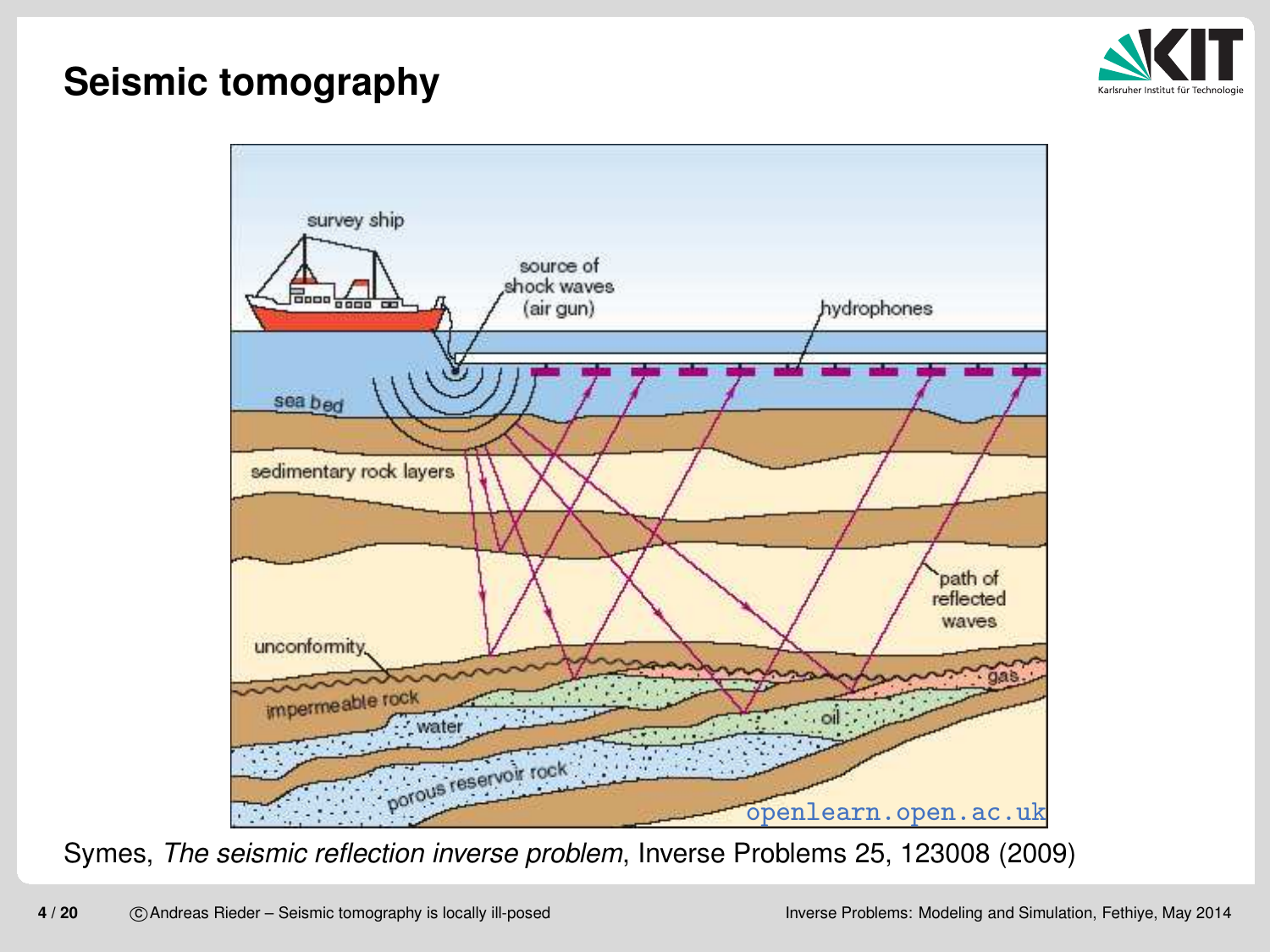#### **Acoustic wave equation**



 $u(t,\mathbf{x})\in\mathbb{R}$  acoustic potential in  $\mathbf{x}\in\Omega\subset\mathbb{R}^d$  at time  $t\geq 0$ :

$$
c\,\partial_t^2 u - \nabla_{\mathbf{x}} \cdot \left(r\nabla_{\mathbf{x}} u\right) = f(\mathbf{x}, t), \quad u|_{\partial\Omega} = 0,
$$

with initial data  $u(0, \cdot) = u_0, \quad \partial_t u(0, \cdot) = u_1$  and coefficients

$$
c:=\frac{1}{\varrho\nu^2}\quad\text{and}\quad r:=\frac{1}{\varrho}
$$

where  $\rho = \rho(\mathbf{x})$  mass density,  $\nu = \nu(\mathbf{x})$  speed of sound.

**Remark:** The Dirichlet boundary restriction is quite meaningful in the framework of seismic wave propagation. According to finite wave speed and finite observation time, homogeneous boundary conditions can beassumed if  $\Omega$  is chosen sufficiently large.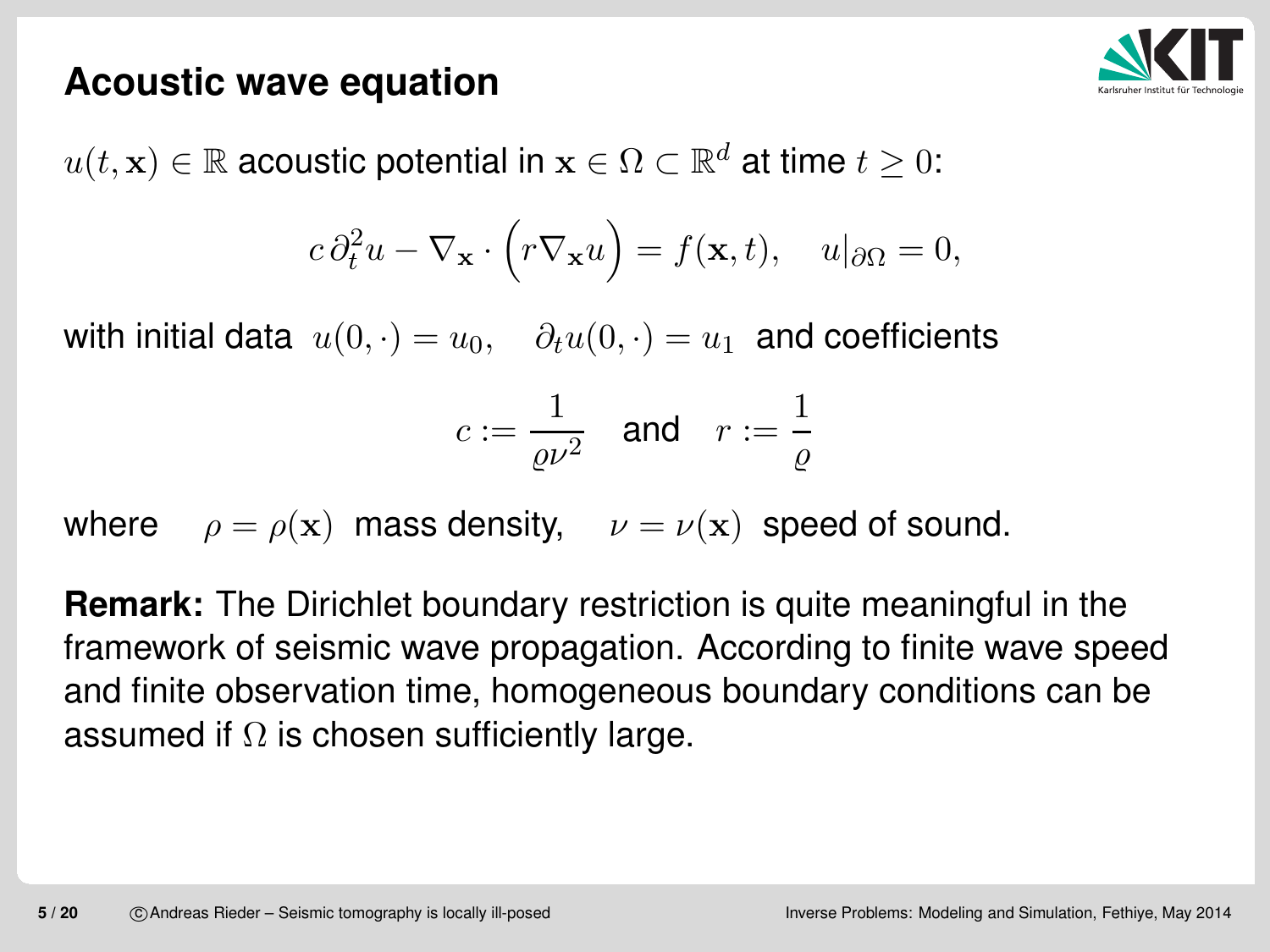

#### **Acoustic wave equation: weak formulation**

assumptions/notations:  $\,c,r\in L_+^\infty$  $\, + \,$  $_{+}^{\infty}(\Omega)$ , V  $=H_0^1$  0 $_{0}^{1}(\Omega),\,H$  $=L^{2}(\Omega),$  $u_0\in V,\,u_1\in H,\,f\in L^2$  $\big((0,T),H\big)$  $=L^2$  $\big((0,T)\times\Omega\big)$ 

$$
a_r: V \times V \to \mathbb{R}
$$
,  $a_r(\psi, \varphi) = \int_{\Omega} r \nabla_{\mathbf{x}} \psi \cdot \nabla_{\mathbf{x}} \varphi \, d\mathbf{x}$ .

 $X:=\mathfrak{C}$  $\mathcal{C}^0([0,T],V)$ ) ∩C $\mathcal{C}^1([0,T], H), \quad \|$  $u \$  $\left| \right|$ 2 $\bar{x} := \max_{0 \leq t \leq T}$  $\parallel$  $u \$  $\left($ t $t)\Vert$ 2 $\tilde{V}$  + max<br> $0 \leq t \leq T$  $\|\dot{u}\|$ t $t)\Vert$ 2H

Find  $u \in X$  with  $u(0) = u_0$  $_0$  and  $\dot{u}(0) = u_1$  $_1$  such that

$$
\int_0^T \Biggl(a_r(u(t), v(t)) - \langle ci(t), \dot{v}(t) \rangle_H\Biggr) dt = \int_0^T \langle f(t), v(t) \rangle_H dt
$$

for all  $v\in \mathcal{C}_0^\infty$ 0 $_0^{\infty}([0,T],V)$ .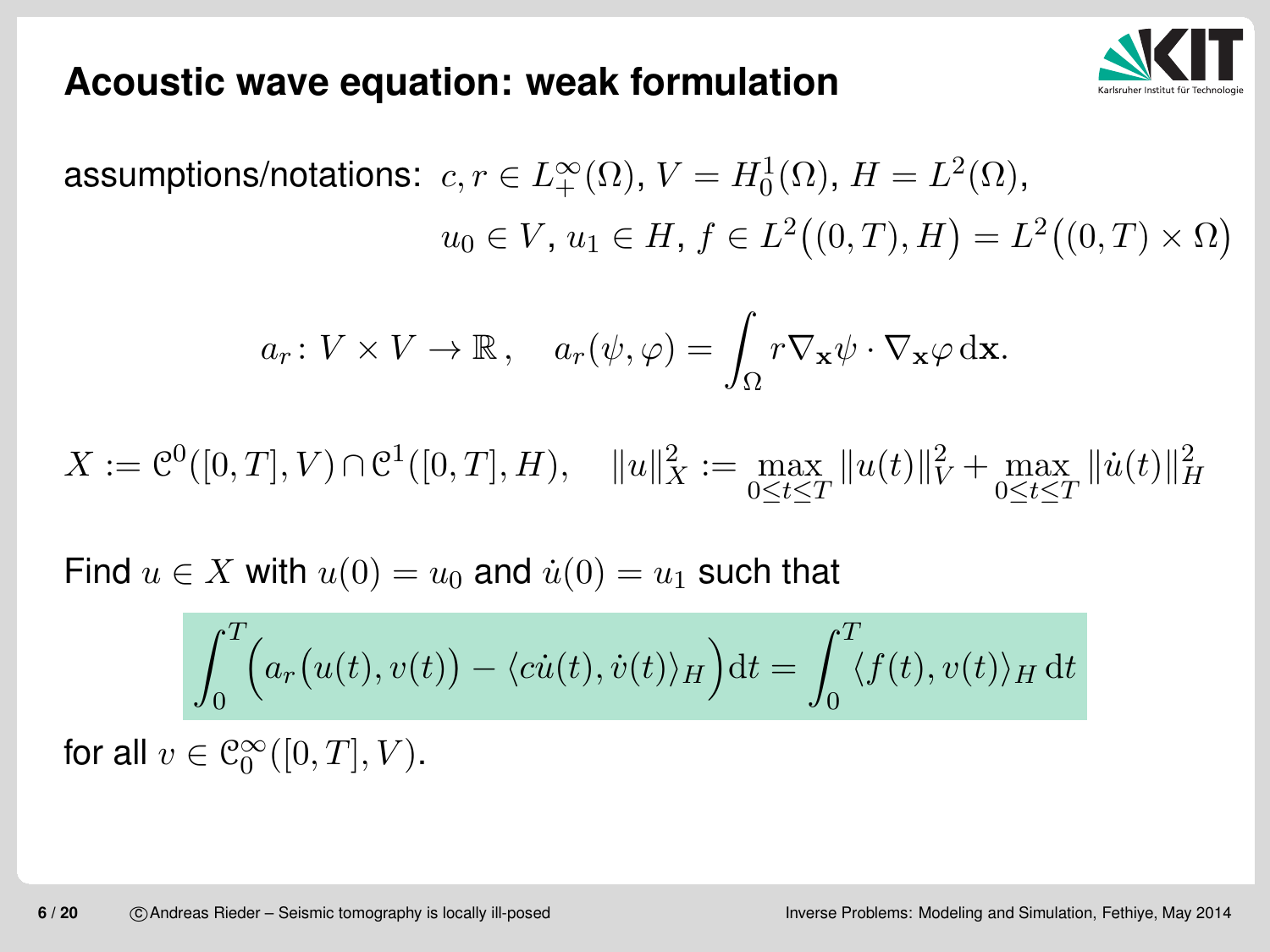### **Properties of the weak solution**



- **The weak wave equation has a unique solution, which depends conti**nously on the data and satisfies (Lions & Magenes 1972, Stolk 2000)  $\parallel$  $u\$  $\left($ t $t)\Vert$ 2 $\,V\,$  $+$   $\|\dot{u}(\)$ t $t)\Vert$ 2 $_H^2 \lesssim$   $\parallel$  $u\$ 0 $|0|$ 2 $\,V\,$  $+$   $\parallel$  $u\$ 1 $\frac{1}{2}$ 2 $_{H}^{2}+$  $\int_0^T$ 0 $\|f\|$  $\tau$  $\tau$ )|| 2 $_H^2\,\mathrm{d}\tau.$
- For almost all  $s\in\,]0,T[$ ,

 $a_r\bigl(u(s),w\bigr) +\langle c \ddot{u}(s), w\rangle_{V' \times V}=$  $\langle f(s), w \rangle_H$  $H$  for all  $w \in V$ .

- $c\ddot{u}\in L^2([0,T],V')$ ) and  $\ddot{u} \in L^2([0,T], V'$ ) provided  $c\in W^{1,\infty}(\Omega)$ .
- The weaker assumption  $f\in L^2$  $\bigl([0,T],V'$ ) is not sufficient to guarantee  $u\in L^2$  $\bigl([0,T],V\bigr).$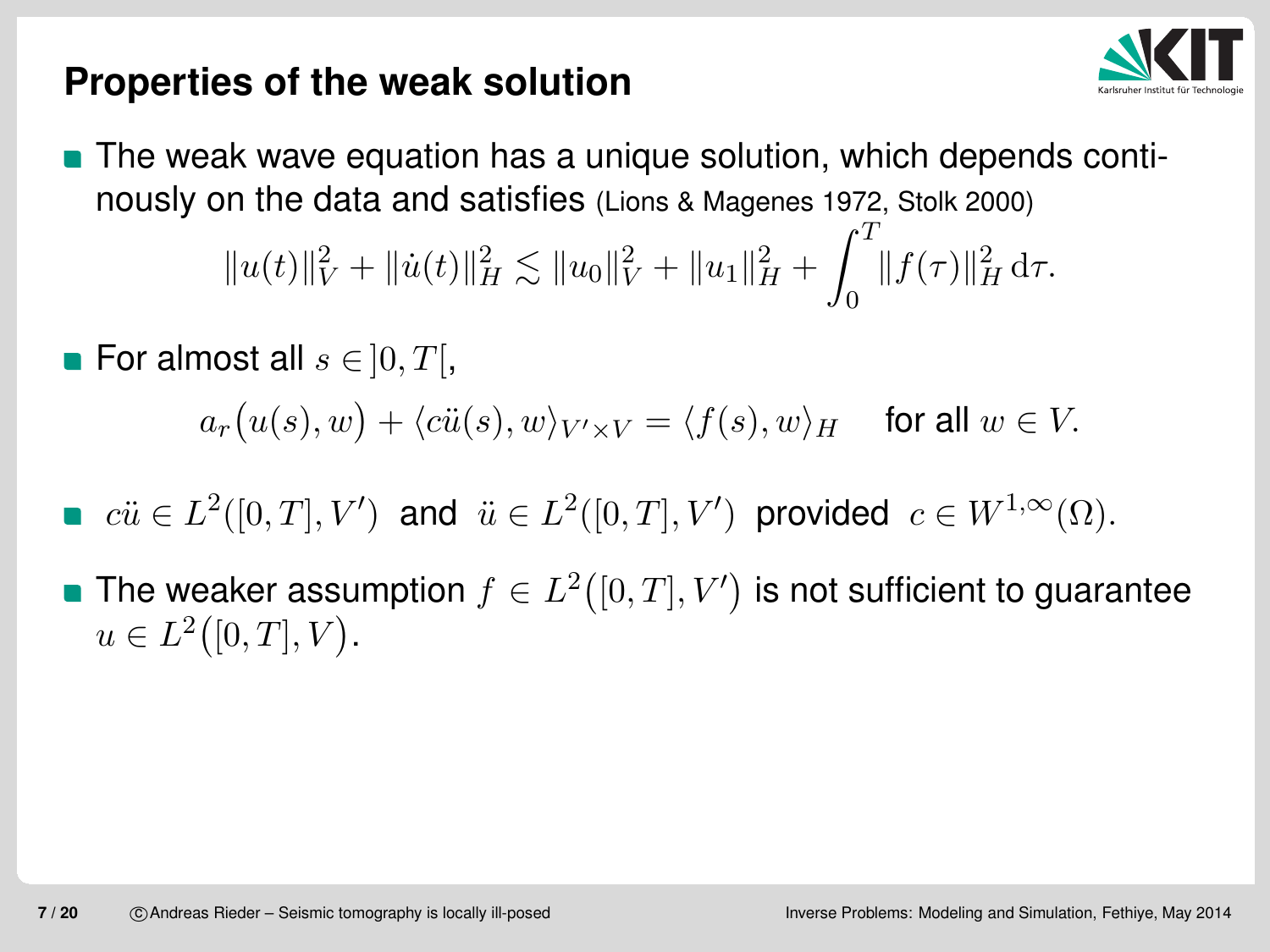

<span id="page-7-0"></span>Seismic tomography: the [mathemati](#page-2-0)cal model

 $\triangleright$  [ill-posedness](#page-7-0) The inverseproblem and its

Final [remarks](#page-18-0)

# **The inverse problem and its ill-posedness**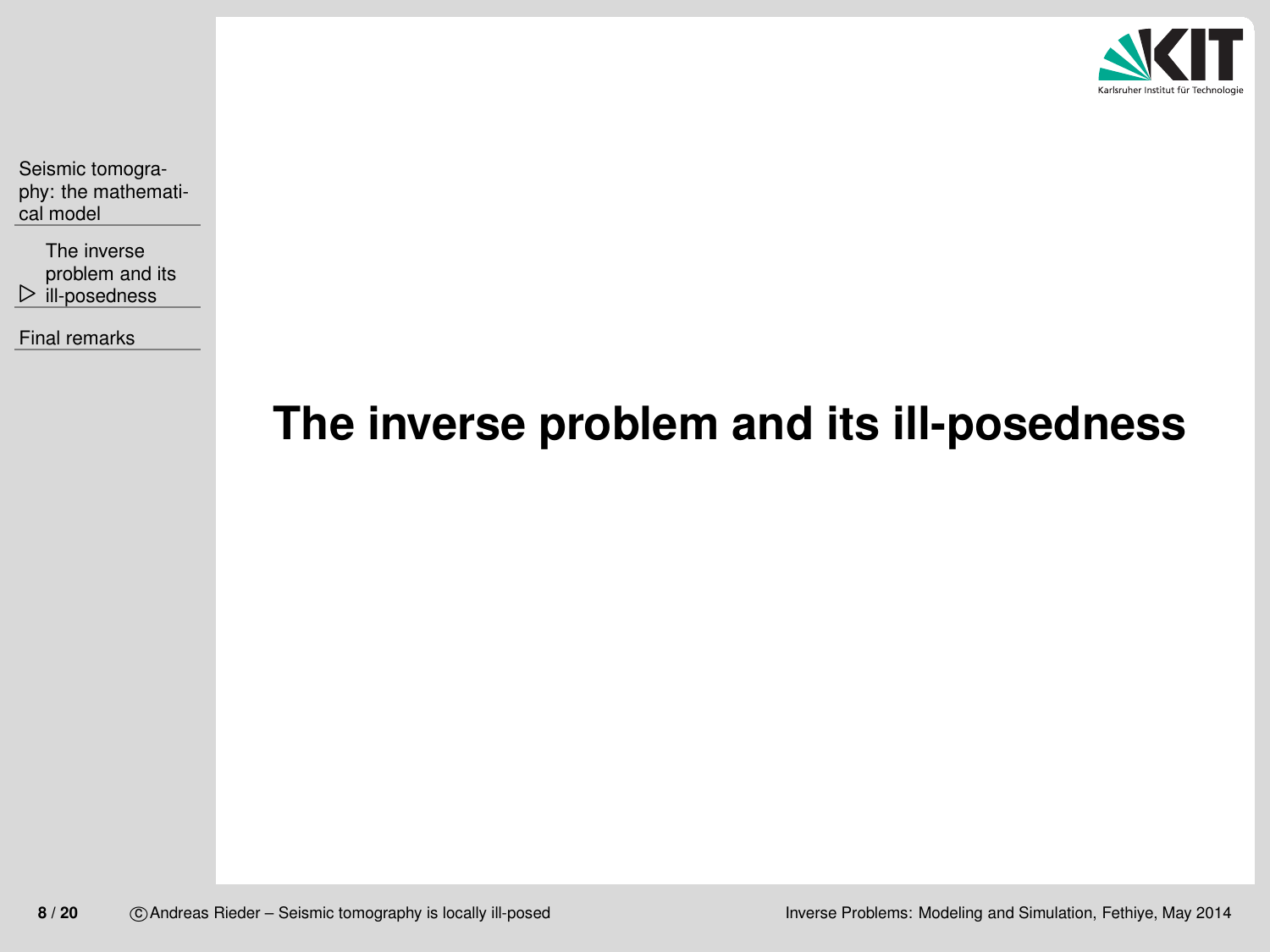

## **Seismic reflection inverse problem**

Seismic tomography forward operator

$$
F: \mathsf{D}(F) \subset L^{\infty}(\Omega)^2 \to X, \quad (c, r) \mapsto u,
$$

where  $\mathsf{D}(F)=\big\{(c,r)\in L^\infty(\Omega)^2$  $^2: c(\mathbf{x})\geq \mathrm{k}_ -$ ,  $r(\mathbf{x}) \geq k_+$  $\vert$   $\vert$  , a.e.  $\big\}$ 

- Let  $M\subset\Omega$  be the (smooth) measurement submanifold.
- Let  $\Psi\colon \mathcal{C}^0([0,T],V)\to L^2([0,T]\times M)$  be the measurement operator.  $\rightarrow$  11  $_{16}$  (trace m For instance,  $\Psi\colon u\mapsto u|_M$  (trace map).

Given  $w\in L^2([0,T]\times M)$  find  $(c, r)\in \mathsf{D}(F)$  such that

$$
\Psi F(c,r)=w.
$$

Solving above problem is called full waveform inversion in seismic imaging.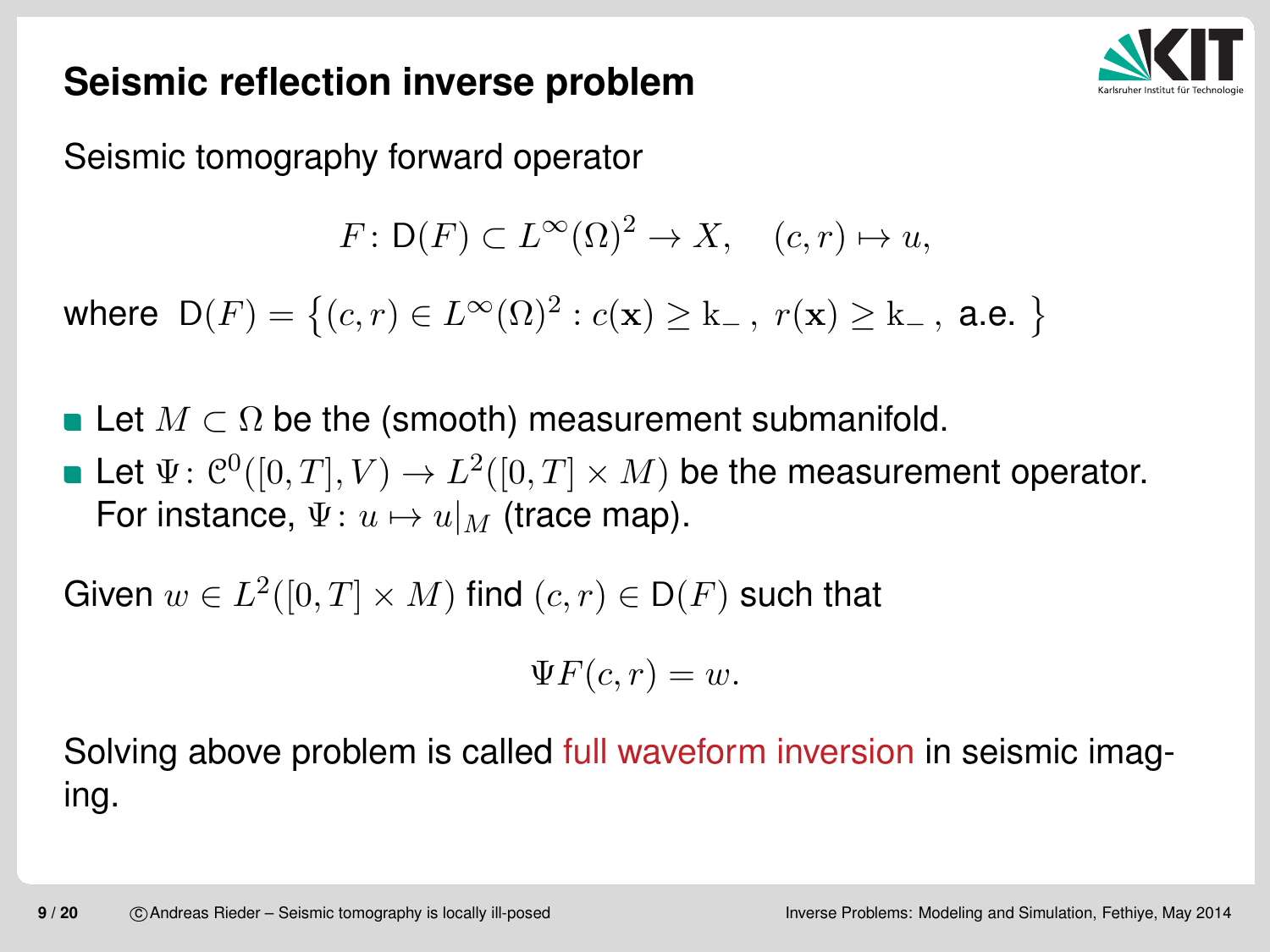

 $T\colon \mathsf{D}(T)\subset X\to Y,\quad X,Y$  infinite dim. Banach spaces

**Def.:** The equation  $T(x) = y$  is called locally ill-posed in  $x^+ \in D(T)$ satisfying  $T(x^+)=y$  if in any neighborhood of  $x^+$  a sequence  $\{x_k\}_{k\in\mathbb{N}}\subset$  $\mathsf{D}(T)$  can be found such that

$$
\lim_{k \to \infty} \|T(x_k) - T(x^+)\|_Y = 0, \text{ however } \|x_k - x^+\|_X \to 0 \text{ for } k \to \infty.
$$

(Hofmann 1997)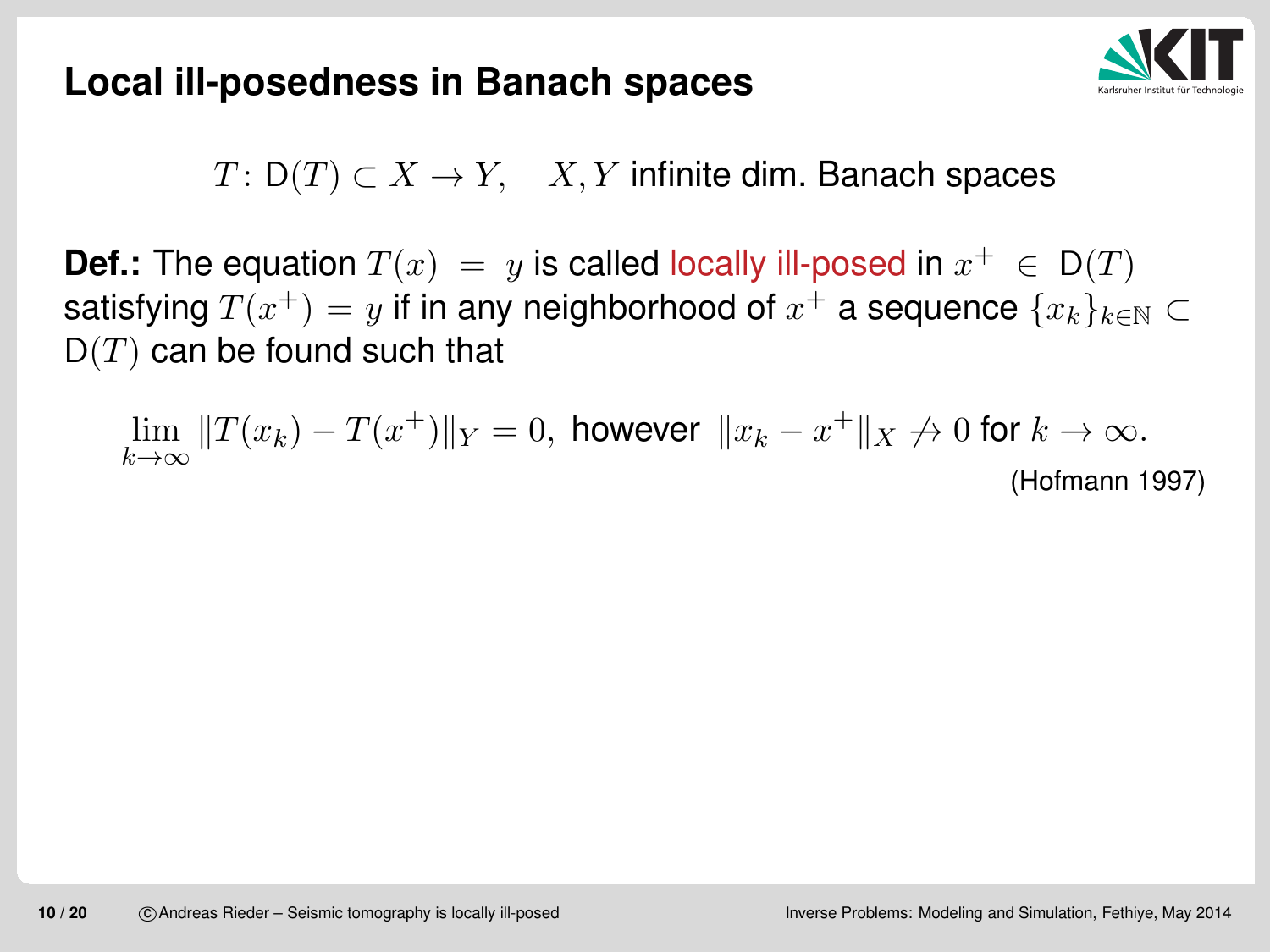## **A criterion for local ill-posedness**



Lemma The problem  $T(x) = y$  is locally ill-posed in  $x^+ \in \mathsf{D}(T)$  if

 $T$  is compact, weak- $\star$ -to-weak continuous, and

there is  $\{e_k\}_{k\in\mathbb{N}}~\subset~\mathsf{D}(T)$ ,  $\|e_k\|_X$ such that  $\{x^+ + re_k\} \subset D(F)$  for any  $r \in ]0,1].$  $\alpha_X \, = \, 1,$  which converges weakly- $\star$  to  $0$ 

**Proof**: Define  $x_k := x^+ + \rho e_k \in B_r(x^+) \cap \mathsf{D}(T)$  for any  $0 < \rho < r.$  We have  $||x_k-x^+||_X=\rho$  but  $x_k \stackrel{\star}{\rightharpoonup} x^+$ . ⋆ $\stackrel{\star}{\rightharpoonup} x^+$ .

 $T$  weak- $\star$ -to-weak continuous and compact:  $\|T(x_k)\|$  $-T(x^+)\|_Y\to 0.$   $\checkmark$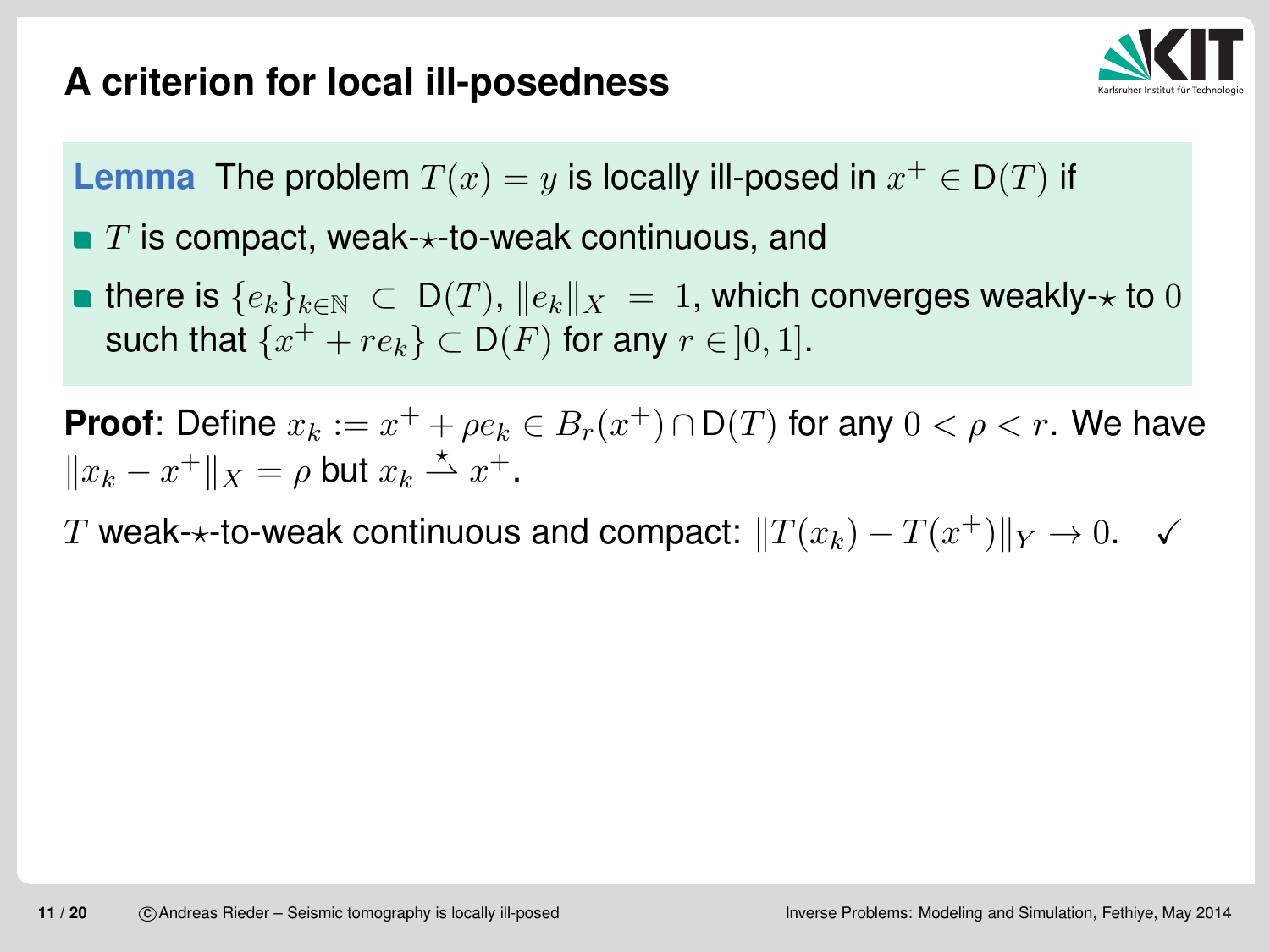

#### **Weak-**⋆**-to-weak continuity (part 1)**

$$
F: \mathsf{D}(F) \subset L^{\infty}(\Omega)^2 \to L^2([0,T] \times \Omega) \quad (c,r) \mapsto u,
$$

$$
w_k \xrightarrow{\star} w \text{ in } L^{\infty}(\Omega) \quad \Longleftrightarrow \quad \int_{\Omega} w_k \, v \, \mathrm{d} \mathbf{x} \xrightarrow{k \to \infty} \int_{\Omega} w \, v \, \mathrm{d} \mathbf{x} \ \ \forall v \in L^1(\Omega)
$$

**Proposition**  $F$  is weak- $\star$ -to-weak continous.

#### **Proof**:

$$
\bullet (c_m, r_m) \stackrel{\star}{\rightharpoonup} (c, r) \in \mathsf{D}(F); \ u_m = F(c_m, r_m), u = F(c, r) \in X.
$$

- $\{u_m\}$  and  $\{\dot{u}_m\}$  are bounded in  $L^2([0,T],V)$  and  $L^2([0,T],H)$ , resp.
- weakly convergent subsequences  $\{u_{m_l}\}_{l\in\mathbb{N}}$  and  $\{\dot{u}_{m_l}\}_{l\in\mathbb{N}}$  with limits  $\eta$ and  $\xi$ , resp.
- Observe  $\dot{\eta} = \xi$ .

We will show now that  $\eta$  solves the wave equation.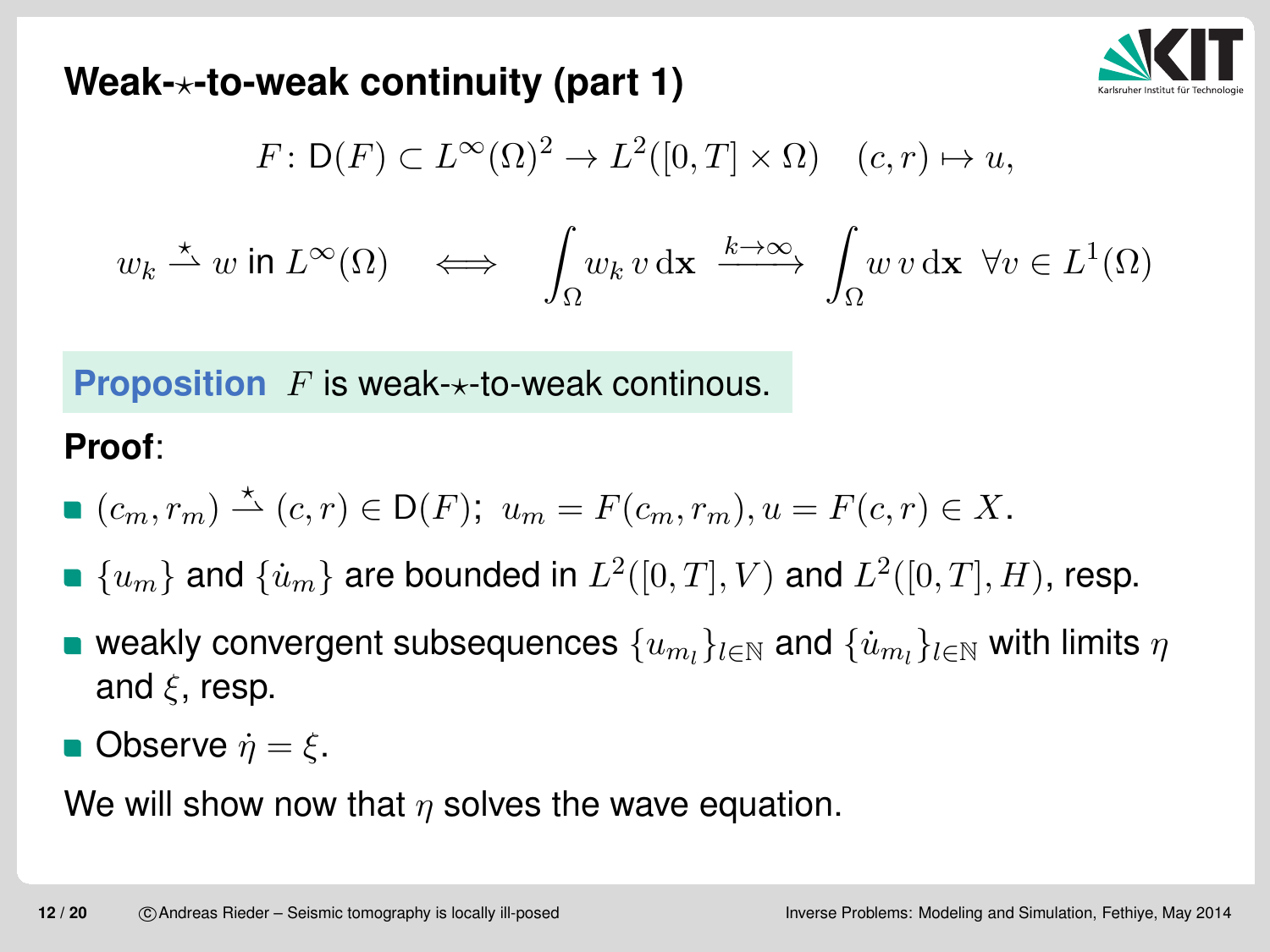

### **Weak-**⋆**-to-weak continuity (part 2)**

Let  $v\in\mathcal{C}_0^\infty([0,T],V)$  and consider

$$
\int_0^T \Bigl(a_{r_{m_l}}(u_{m_l}(t), v(t)) - \langle c_{m_l} u_{m_l}(t), \dot{v}(t) \rangle_H \Bigr) dt = \int_0^T \langle f(t), v(t) \rangle_H dt.
$$

We are going to show that the left hand side converges to

$$
\int_0^T \Bigl(a_r(\eta(t),v(t)) - \langle c\dot{\eta}(t), \dot{v}(t)\rangle_H\Bigr) \mathrm{d}t.
$$

Indeed,

$$
\int_0^T \left( a_{r_{m_l}}(u_{m_l}(t), v(t)) - a_r(\eta(t), v(t)) \right) dt =
$$
\n
$$
\int_0^T a_{r_{m_l}-r}(u_{m_l}(t), v(t)) dt + \underbrace{\int_0^T a_r(u_{m_l}(t) - \eta(t), v(t)) dt}_{\to 0 \text{ as } u_{m_l} \to \eta}.
$$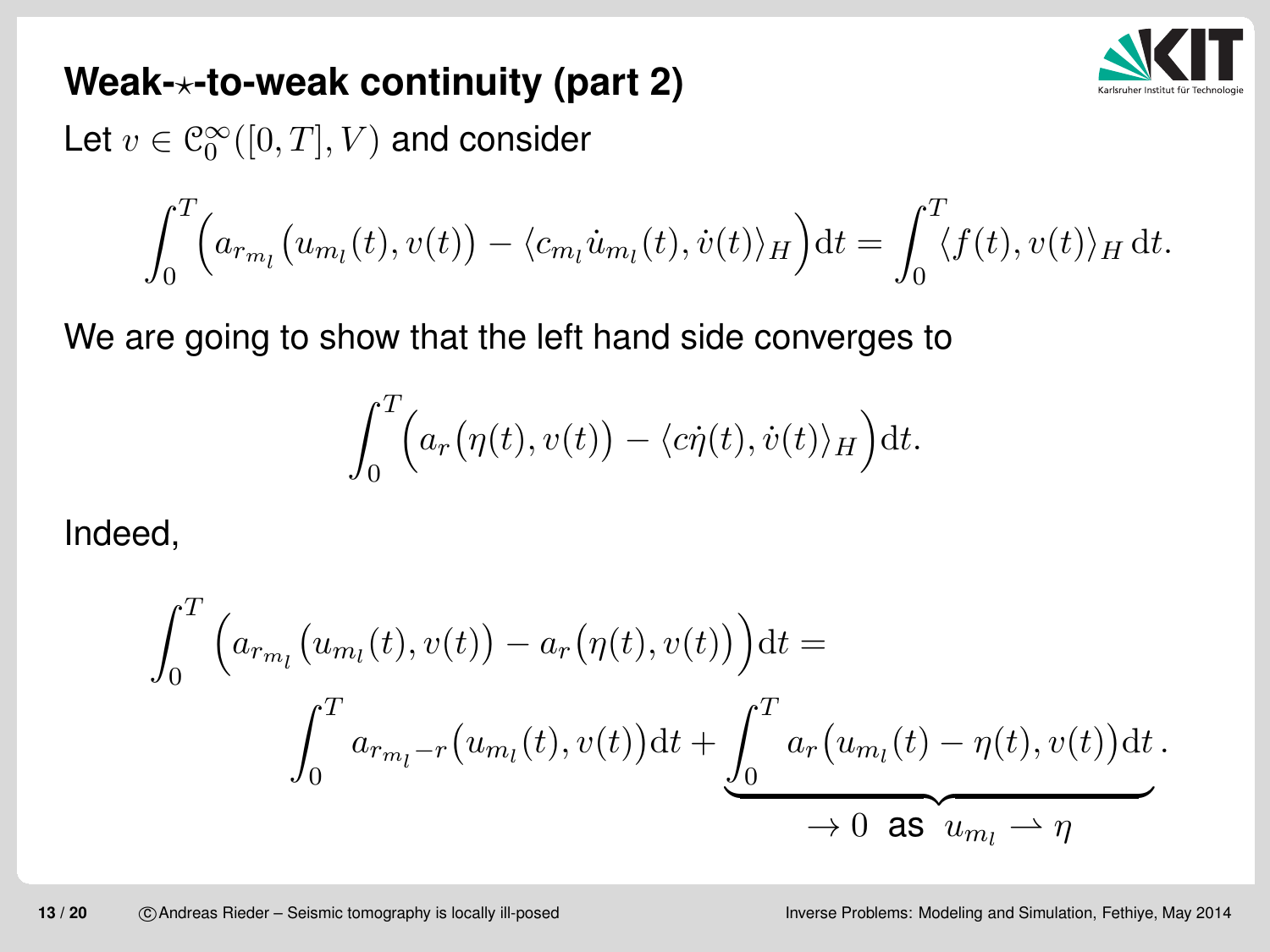

## **Weak-**⋆**-to-weak continuity (part 3)**

Further,

$$
\Big| \int_0^T a_{r_{m_l}-r} \big( u_{m_l}(t), v(t) \big) dt \Big| \leq \| (r_{m_l}-r) \nabla_{\mathbf{x}} v \|_{L^2([0,T],H^d)} \| u_{m_l} \|_{L^2([0,T],V)}
$$

and  $|(r_{m_l}-r)\nabla_{\mathbf{x}}v|^2\lesssim |\nabla_{\mathbf{x}}v|^2$  a.e. in  $\Omega\times[0,T]$ .

By the dominated convergence theorem,

$$
\int_0^T \Big( a_{r_{m_l}}(u_{m_l}(t), v(t)) - a_r(\eta(t), v(t)) \Big) dt \xrightarrow{l \to \infty} 0.
$$

Analogously,

$$
\int_0^T \Big(\langle c_{m_l} \dot{u}_{m_l}(t), \dot{v}(t) \rangle_H - \langle c \dot{\eta}(t), \dot{v}(t) \rangle_H \Big) dt \xrightarrow{l \to \infty} 0.
$$

Hence,  $\eta$  satisfies the wave equation in weak form.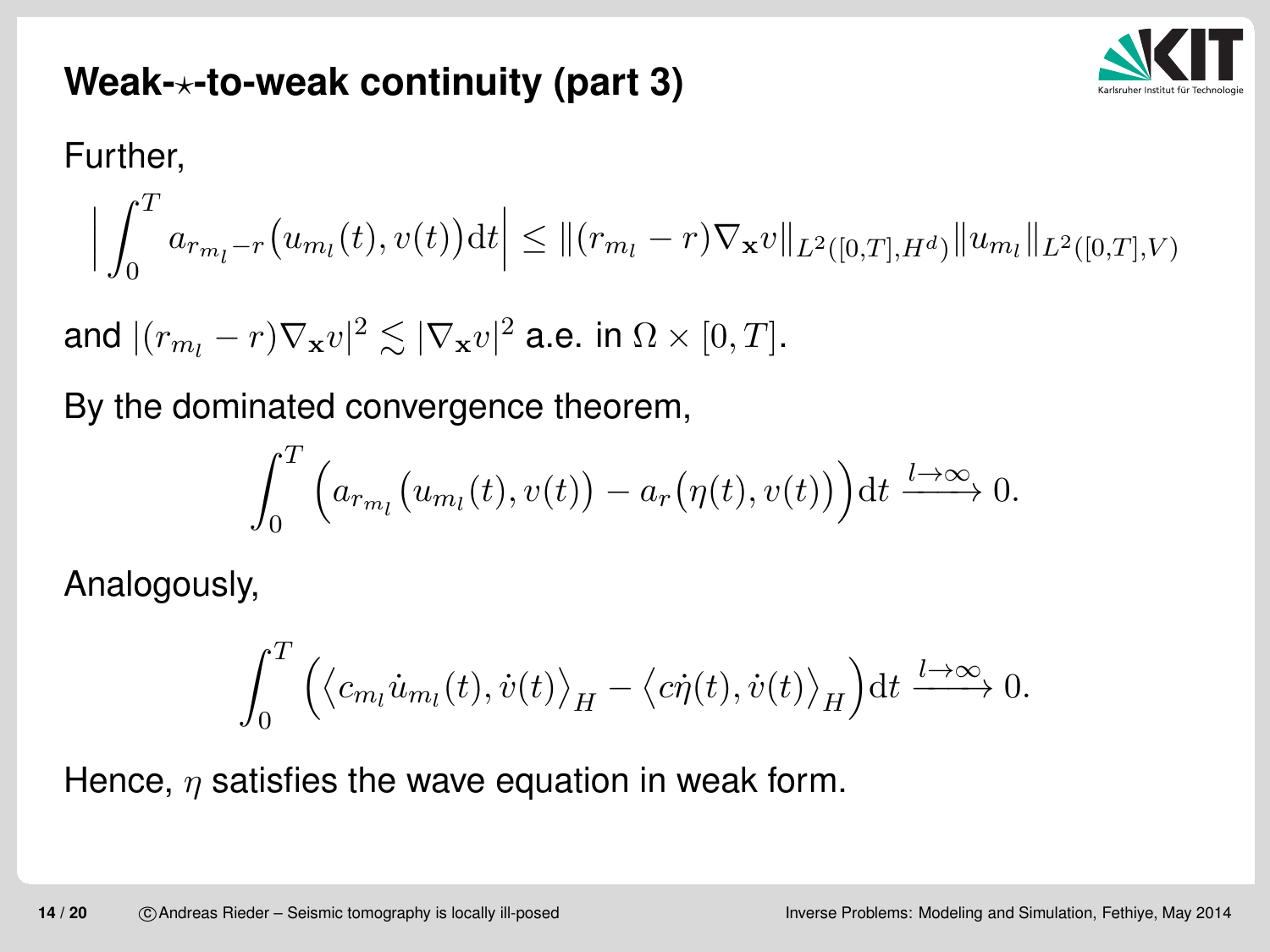## **Weak-**⋆**-to-weak continuity (part 4)**



Moreover,

$$
\eta(0) = u_0
$$
 and  $\dot{\eta}(0) = u_1$ .

Thus,  $\eta = u$  and the whole sequence  $\{u_m\}$  converges weakly to  $u$ because all convergent subsequences of  $\,\{u_m\}\,$  have the limit  $\,u.\,\,\,\,\surd$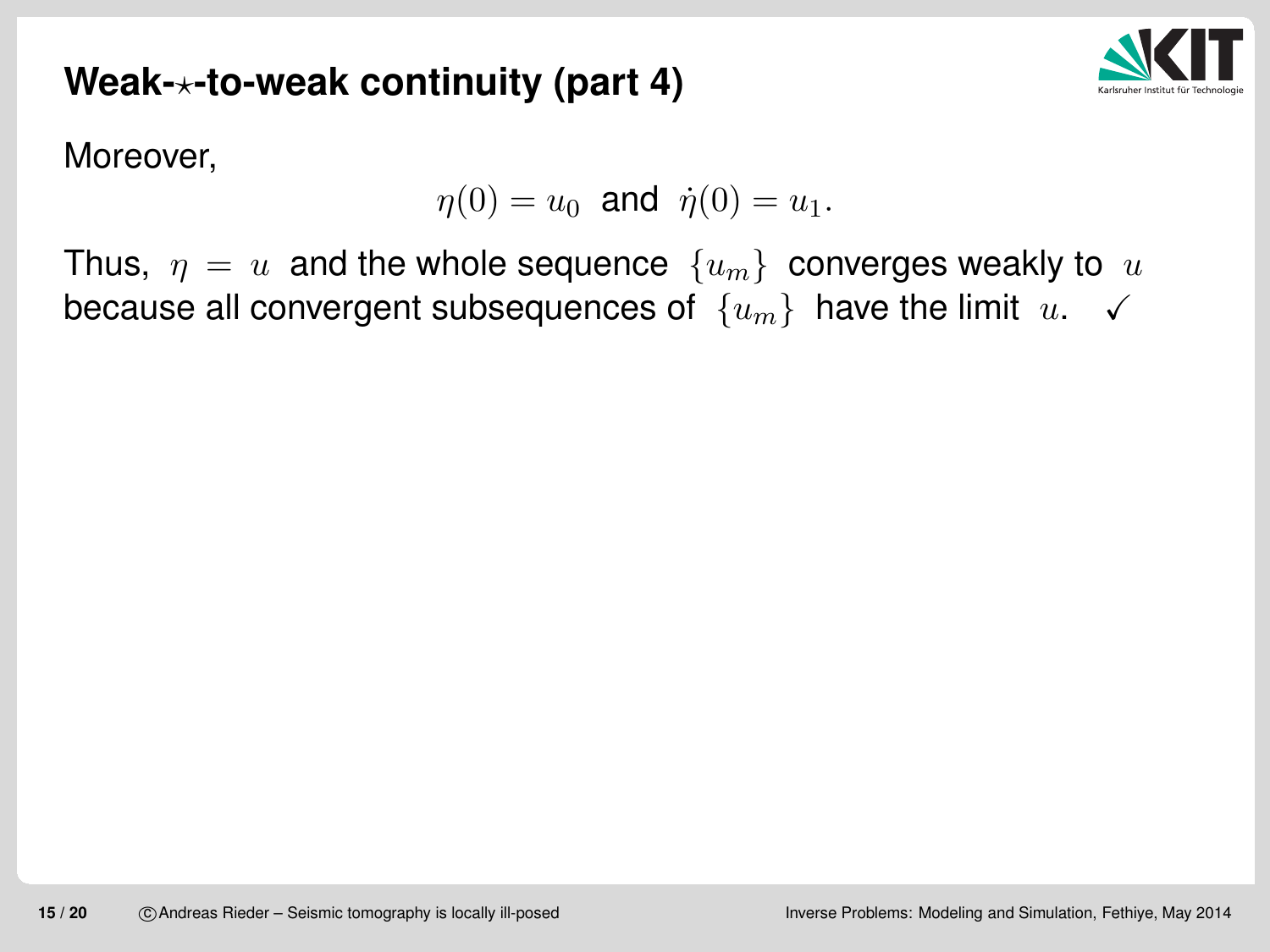## **Compactness (part 1)**



$$
F: \mathsf{D}(F) \subset L^{\infty}(\Omega)^2 \to L^2([0,T] \times \Omega) \quad (c,r) \mapsto u
$$

**Proposition**  $F$  is compact, that is,  $F$  maps bounded sets to relatively compact ones.

**Proof**: Let  $Q \subset D(F)$  be bounded.

We show that  $F(Q)$  is relatively compact in  $\mathcal{C}([0,T],H)$  by the (general) theorem of Arcela-Ascoli.

By the energy estimate, for  $t\in[0,T]$ ,

$$
\{u(t) : u \in F(Q)\} \subset \{v \in V : ||\nabla_{\mathbf{x}}v||_{L^2(\Omega)^d} \leq \hat{c}\}
$$

and the latter set is relatively compact in  $H=L^2(\Omega).$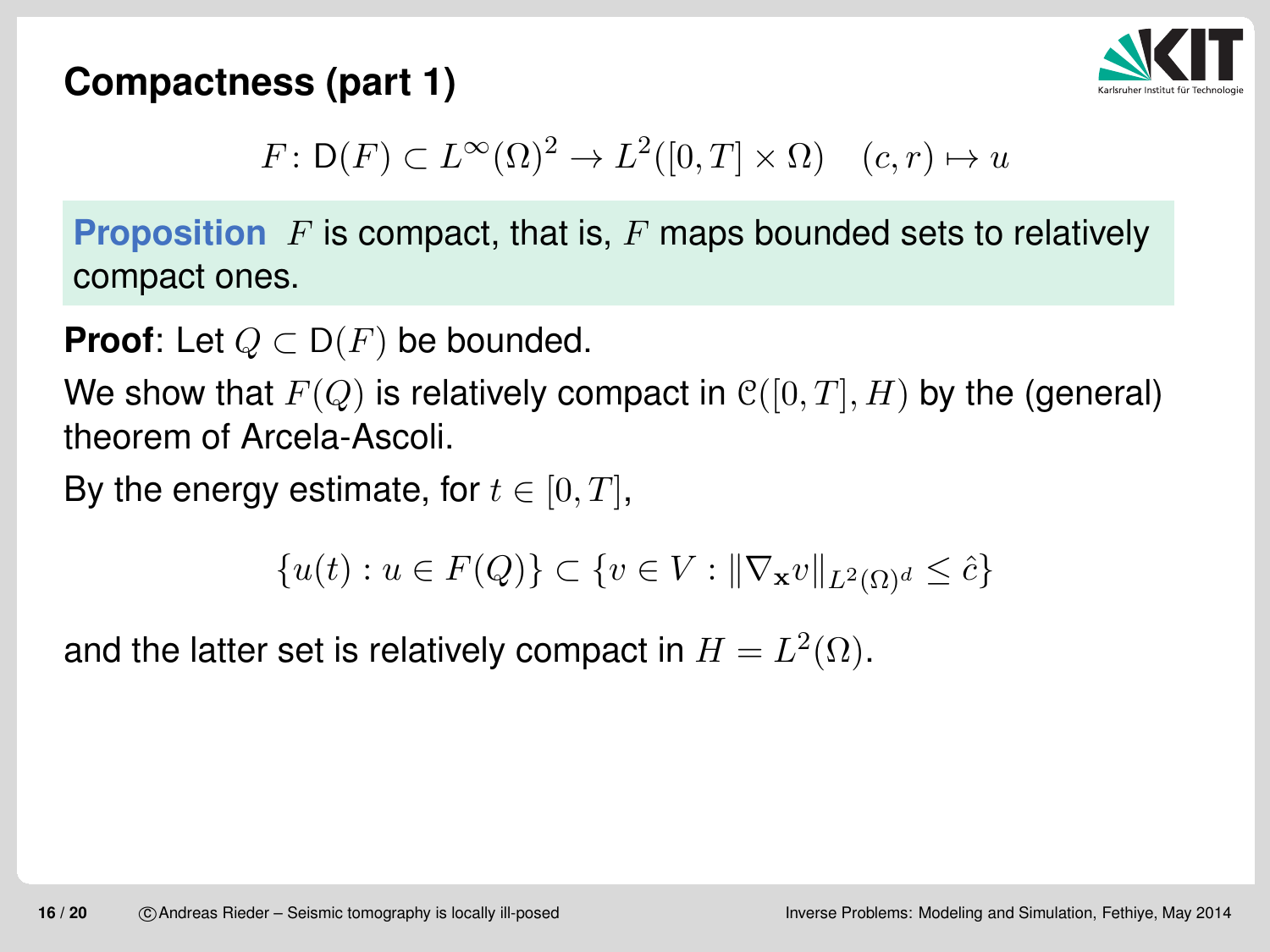

## **Compactness (part 2)**

## Furthermore,  $F(Q)$  is equicontinuous because

$$
||u(t_2) - u(t_1)||_H = \sup_{||\psi||_H = 1} \langle u(t_2) - u(t_1), \psi \rangle_H = \sup_{||\psi||_H = 1} \int_{t_1}^{t_2} \frac{d}{ds} \langle u(s), \psi \rangle_H ds
$$
  
= 
$$
\sup_{||\psi||_H = 1} \int_{t_1}^{t_2} \langle \dot{u}(s), \psi \rangle_H ds \le |t_2 - t_1| ||\dot{u}||_{\mathcal{C}([0,T],H)}
$$

and  $\|\dot{u}\|_{\mathcal{C}([0,T],H)}$  is uniformly bounded for  $(c, r) \in Q.$ 

The continuous embedding  $\mathcal{C}([0,T],H) \hookrightarrow L^2([0,T],H)$  finishes the<br>proof proof.  $\checkmark$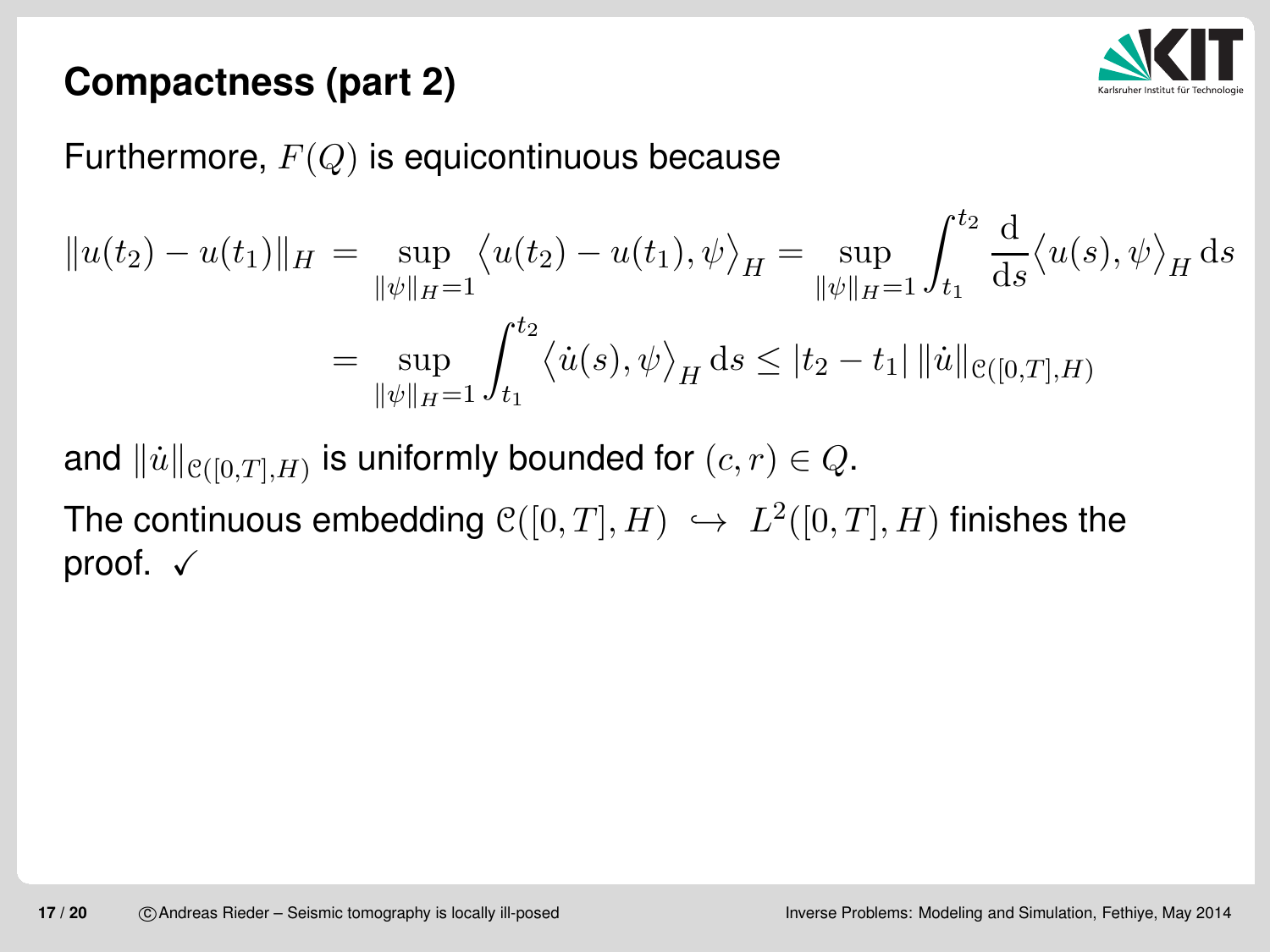## **Main result**



Given  $w\in L^2([0,T]\times M)$  find  $(c,r)\in \mathsf{D}(F)$  such that

 $\Psi F(c,r) = w.$ 

**Theorem** The above inverse problem of seismic imaging is locally<br>ill pesed in any point (e, m)  $\subset$  D(E) ill-posed in any point  $(c_0, r_0) \in \mathsf{D}(F)$ .

**Proof:** The assertion follows readily from the abstract criterion as soon aswe have found <sup>a</sup> sequence

 $\{e_n\}\subset L^\infty(\Omega),\,\,e_n\geq 0$  a.e.,  $\,\|e_n\|_\infty=1,\,\,e_n\overset{\star}{\rightharpoonup} 0.$ Let  $\xi \in \Omega$  and  $\rho_n \searrow 0$ . Define  $e_n := \chi_{B_{\rho_n}(\xi)}$ . Obviously,  $e_n \geq 0$  and  $||e_n||_{\infty} = 1$  and

$$
\int_{\omega} e_n v \, \mathrm{d} \mathbf{x} \xrightarrow{n \to \infty} 0 \quad \forall v \in L^1(\Omega)
$$

by the dominated convergence theorem.  $\checkmark$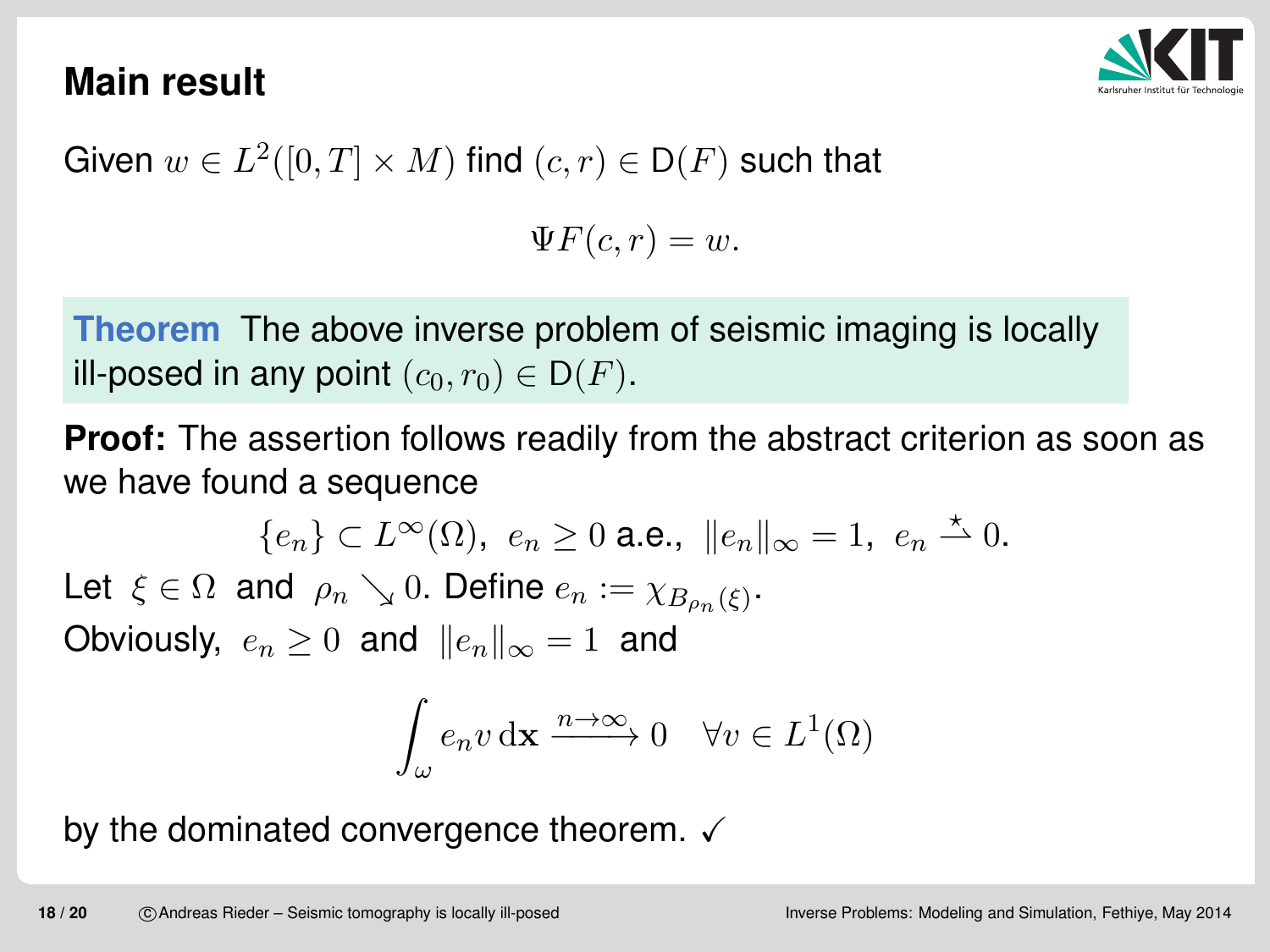

<span id="page-18-0"></span>Seismic tomography: the [mathemati](#page-2-0)cal model

The inverse problem and its [ill-posedness](#page-7-0)

 $\triangleright$  Final [remarks](#page-18-0)

# **Final remarks**